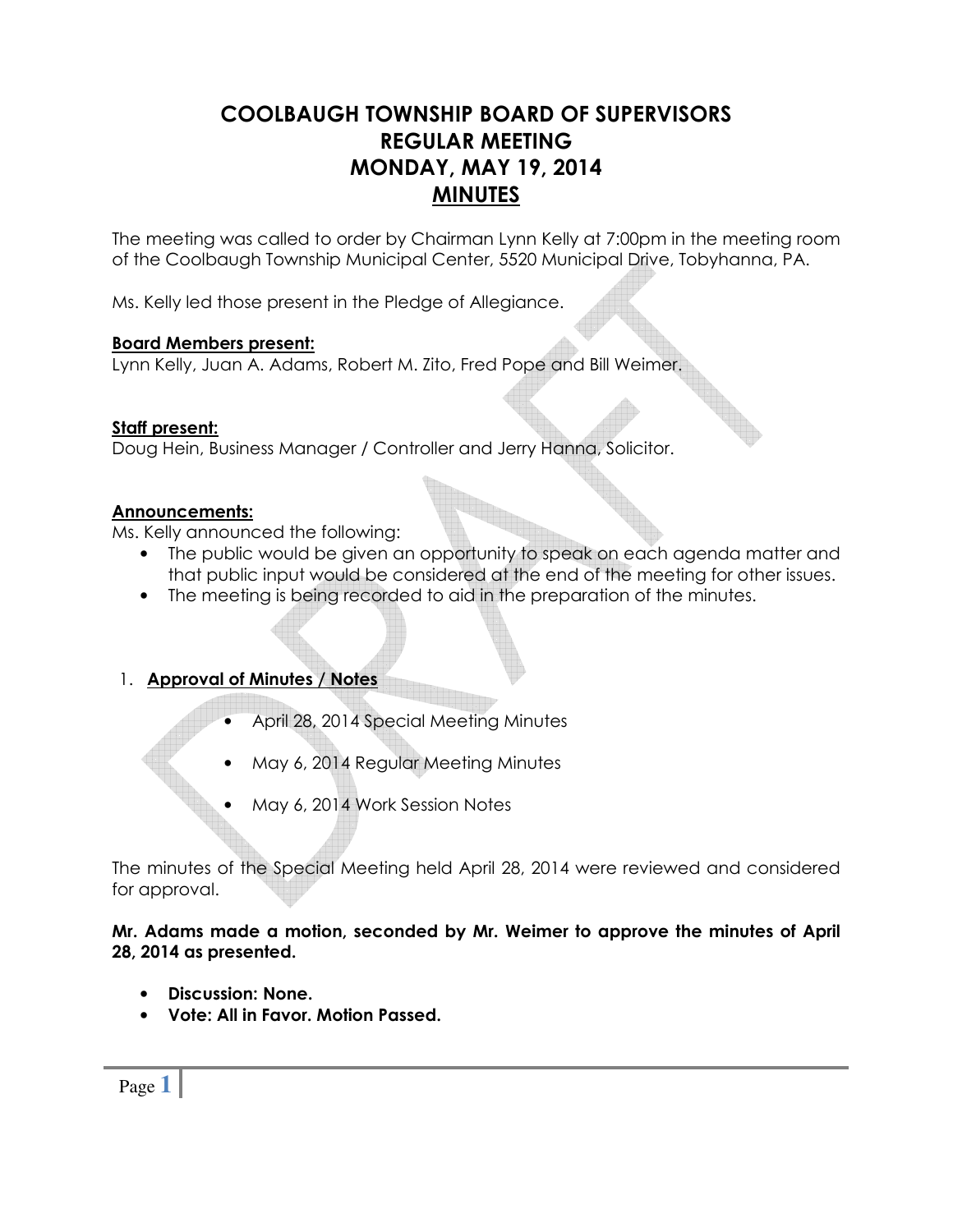The minutes of May 6, 2014 were reviewed and considered for approval.

## Mr. F. Pope made a motion, seconded by Mr. Adams to approve the minutes of May 6, 2014 as presented.

- Discussion: None.
- Vote: Four in Favor. One Abstained (Mr. Zito). Motion Passed.

## Work Session Notes / Public Hearing Notes

The notes for the work session held on May 6, 2014 were presented for review. It was agreed by consensus that these documents would be published for public viewing on the Township website.

## 2. 2014 Monthly Reports

- Coolbaugh Township Volunteer Fire Company: Chief Kevin Ambrogio gave the report. Calls for the month of April were 30; year to date calls total 88. Ongoing training efforts were discussed. It was also mentioned that the new utility truck would be arriving shortly, and that the truck it was replacing would be listed on the MuniciBid auction website for sale.
- Pocono Mountain Regional Emergency Medical Services: Mr. F. Pope gave the report. In April there were 184 calls in Coolbaugh Township; year to date calls total 719, which is an increase of 10.4% for the same period last year.
- Pocono Mountain Regional Police: Mr. Adams gave the report. He detailed the amount of calls / incidents and stated that in April 2,333.67 hours were used by the Township. In response to a question about investigation hours, Mr. Adams stated in April those hours totaled 916.38.

# 3. UGI - Proposed 12" Gas Line Application for Road Opening Permit

Ms. Kelly summarized the proposed gas line which would be going down to the new Kalahari Resort property in Tobyhanna Township. This line, as proposed, would pass through several roads in Coolbaugh Township.

Mr. F. Pope made a motion, seconded for discussion by Mr. Adams, to approve the application from UGI for the road opening permit for installation of a proposed 12" gas line, subject to UGI meeting the conditions previously brought forth by Township Engineer Russ Kresge.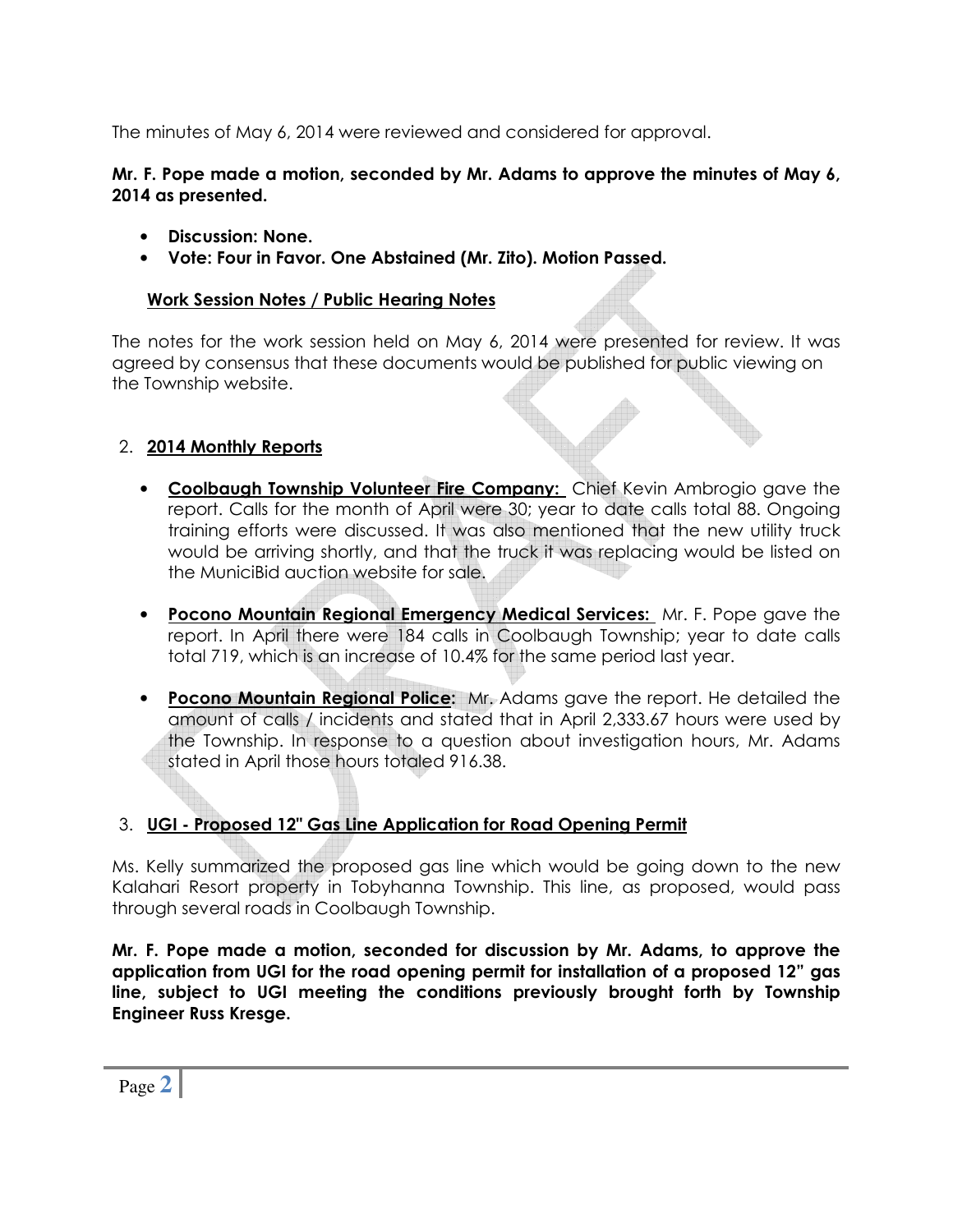- Discussion: Ms. Kelly brought up Mr. Kresge's suggestion of hiring a full-time construction supervisor / engineer to oversee this project, at UGI's expense. Mr. Doug Olmstead asked if we would be hiring an outside firm to do this work. Ms. Ruiz-Smith and Mr. Jim Wilson of Pocono Summit Lake Estates commented on the issue. Mr. Harry Smith asked that the Supervisors negotiate a deal with UGI to send natural gas service to A Pocono Country Place. Ms. Michelle Fairservice, Mr. Vincent Massaro and Mr. Tony Lamantia also commented.
- Vote: All in favor. Motion Passed.

Mr. Adams made a motion, seconded by Mr. Weimer, to send a letter to UGI to gauge the possibility of running natural gas lines to the State Route 196 corridor, for both commercial and residential use.

- Discussion: None.
- Vote: All in favor. Motion Passed.

## 4. Program for Management of Traffic Sign Retroreflectivity

Mr. Weimer made a motion, seconded by Mr. Adams to approve the previously discussed program for Traffic Sign Retroreflectivity, as presented by Township Engineer Russ Kresge.

- **Discussion:** It was stated that the program plan needed to be adopted by June 13<sup>th.</sup> Once implemented, the visual inspection method would be used, working toward ultimate adoption of the expected life method for the replacement of signage.
- Vote: All in Favor. Motion Passed.

## 5. Hiring of Seasonal Help

Mr. Weimer made a motion, seconded by Mr. Zito to hire William Grady as a seasonal worker for the DPW at a rate of \$9.00 per hours, 28 hours per week, not to exceed 999 hours for the year.

- **Discussion:** Ms. Kelly said that the Supervisors intended to hire one additional seasonal worker. Ms. Fairservice asked if the seasonal workers take drug tests; she was told that they do.
- Vote: All in favor. Motion Passed.

# 6. Coolbaugh Township Park 40th Anniversary Celebration

Ms. Kelly read a letter from the Coolbaugh Township Parks and Recreation Commission requesting funding not to exceed \$2,000.00 for the Park's 40<sup>th</sup> Anniversary Celebration, to be held on August 23<sup>rd</sup> (rain date of August 24<sup>th</sup>).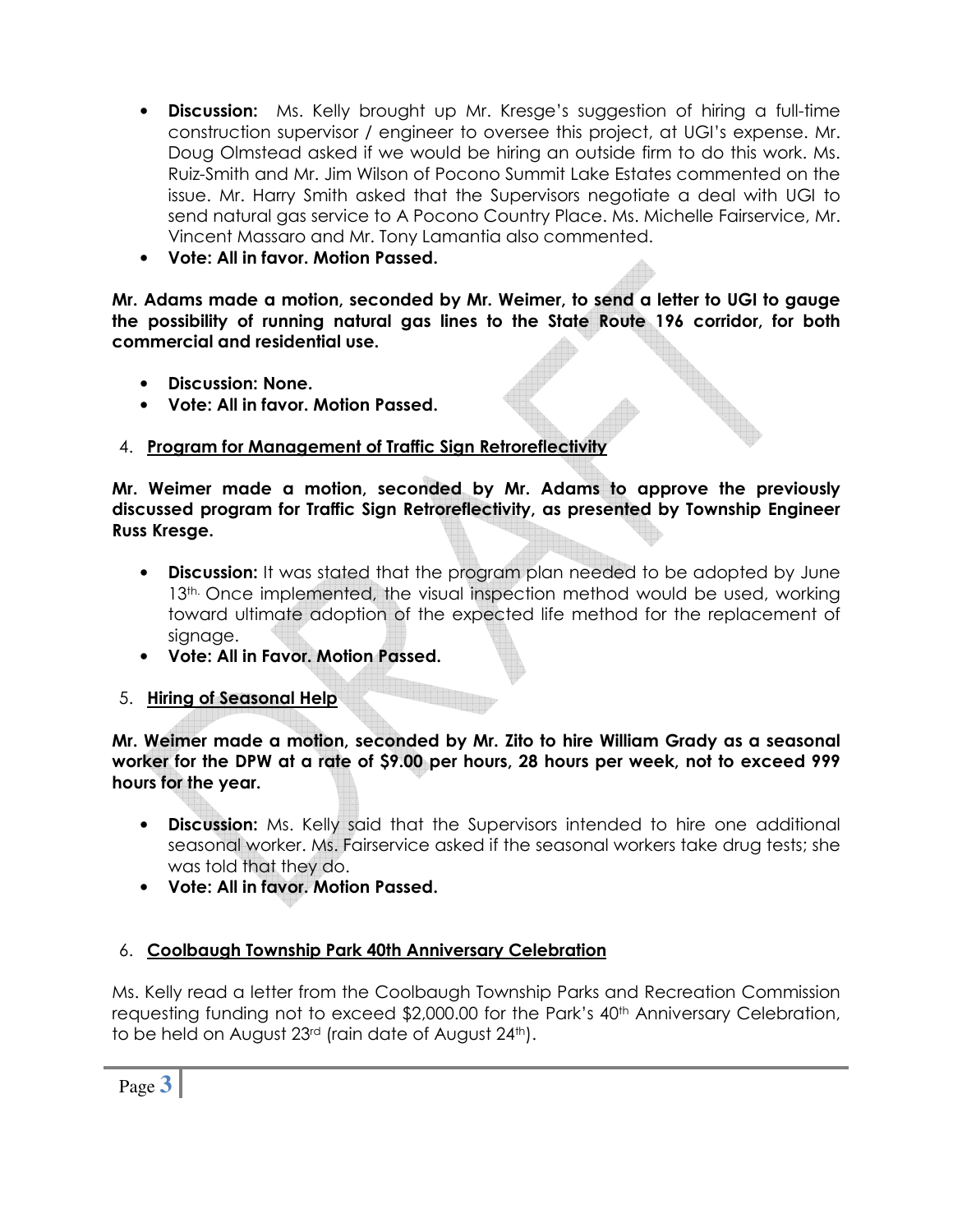Mr. Zito made a motion, seconded by Mr. Adams to approve the request of the Township Parks and Recreation Commission requesting funding not to exceed \$2,000.00 for the Park's 40th Anniversary Celebration, to be held on August 23rd (rain date of August 24th).

- Discussion: Ms. Clare Colgan of PRC briefly described some of the proposed events. A question was asked by Mr. Larry Gereba.
- Vote: All in favor. Motion Passed.

## 7. Business Manager / Controller's Financial Report

Mr. Hein gave a brief report as of May 14, 2014:

- General Fund revenues \$3,847,376.00.
- General Fund expenses \$2,873,149.00

He also stated that \$320,000.00 of the \$800,000.00 borrowed from the "Rainy Day Fund" (in lieu of a Tax Anticipation Note) has been paid back.

## 8. Current Obligations

Before them, the Supervisors had details of the Township's current obligations totaling \$253,472.88.

Mr. Adams made a motion, seconded by Mr. F. Pope to pay current obligations in the amount of \$253,472.88.

- **Discussion:** Ms. Fairservice questioned check number 2688, payable to Red Diamond Graphics.
- Vote: All in Favor. Motion Passed.

## 9. Other Business

# DPW Assistant Foreman:

Mr. Weimer announced that Mr. Kyle Knecht has been appointed DPW Assistant Foreman.

## AIC Proposal:

Mr. F. Pope made a motion, seconded by Mr. Adams to approve the proposal from AIC to begin security monitoring for the Township at \$20.00 per month, per location, for a total of three locations.

Page **4**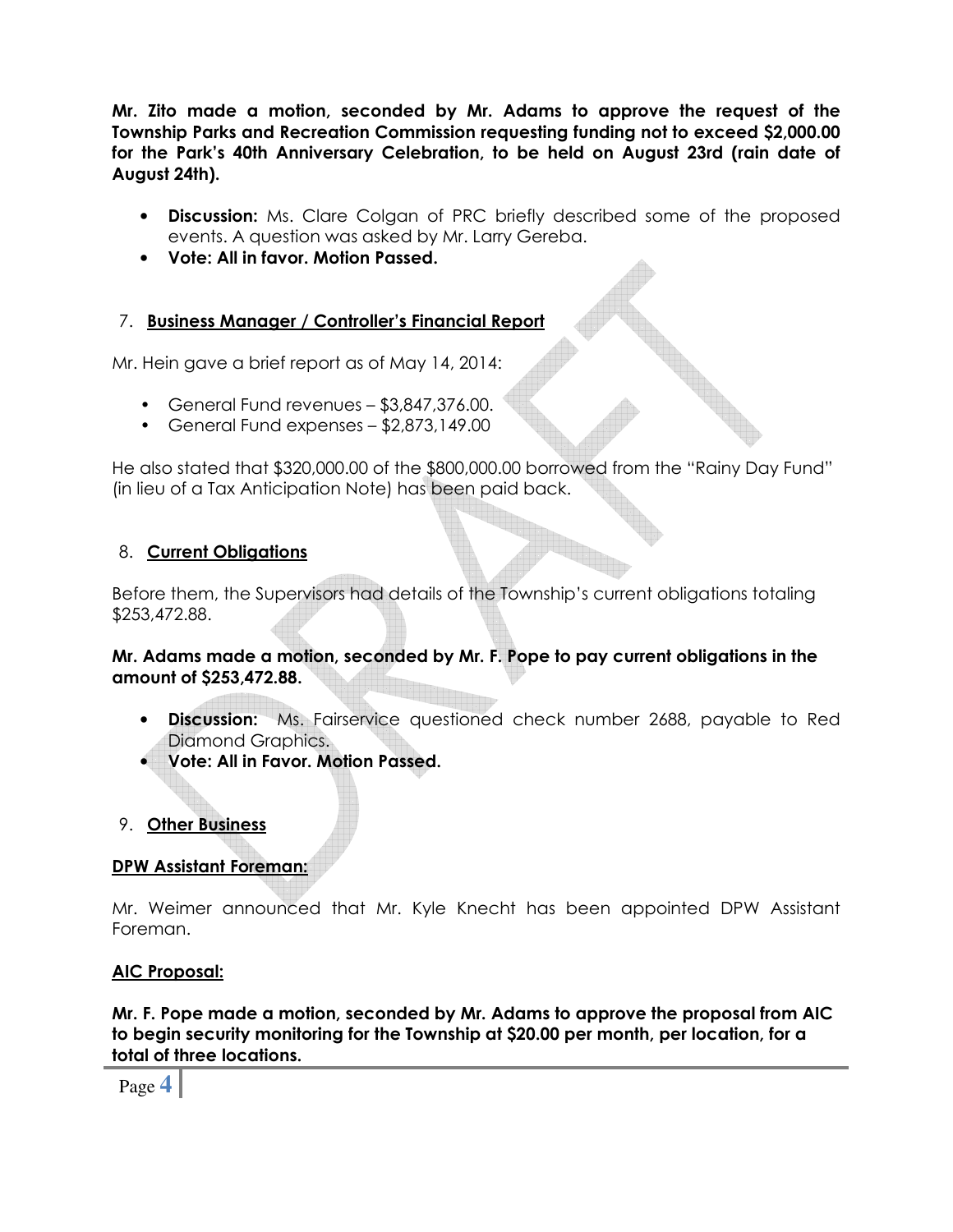- Discussion: Mr. D. Pope asked why Monroe County did not offer this service any longer. Mr. Weimer offered an explanation.
- Vote: All in Favor. Motion Passed.

## Zoning Hearing Board

Ms. Kelly announced that the Zoning Hearing Board will hold a continuation hearing on May 28th for the proposed new use for the old Coolbaugh Learning Center building and property. After discussion the following motion was made:

### Mr. Zito made a motion, seconded by Mr. Adams to authorize Mr. Hanna to assist Zoning Officer Joe Brady in the ZHB hearing of the Coolbaugh Learning Center property.

- Discussion: None.
- Vote: All in Favor. Motion Passed.

## Amplification System for Meeting Room

Mr. Hein read two quotes for a new system, one from Leddy Telecommunications for \$680.00 and the other from Spytronics at \$848.00.

Mr. Zito made a motion, seconded by Mr. Adams to approve the purchase of a 60 watt amplification system for the meeting room from Leddy Telecommunications, at a cost of \$680.00 installed.

- Discussion: None.
- Vote: All in Favor. Motion Passed.

# 10. Public Input

- Mr. George Bernardin, President, Timber Trails Community Association: Read a letter expressing grave concerns about the ongoing process of examining all options in relation to police protection within Coolbaugh Township. He asked that all his questions be reflected in the minutes. In deference to other members of the public whose comments are not printed verbatim, his letter of concerns will be kept on file in the Secretary's office for future reference.
- Mr. Lamantia: Expressed displeasure with the Township Zoning officer.
- Mr. Grab: Asked that Thornhurst Ambulance be placed on the June 3rd Work Session.
- Mr. Massaro: Asked if the Volunteer Fire Company had purchased the foam trailer that could be used in case of a crash/fire.
- Ms. Bernadette Bruno: Asked about the procedures in place for getting funding to take down fire blighted properties and urged the Township to look into grants for this purpose.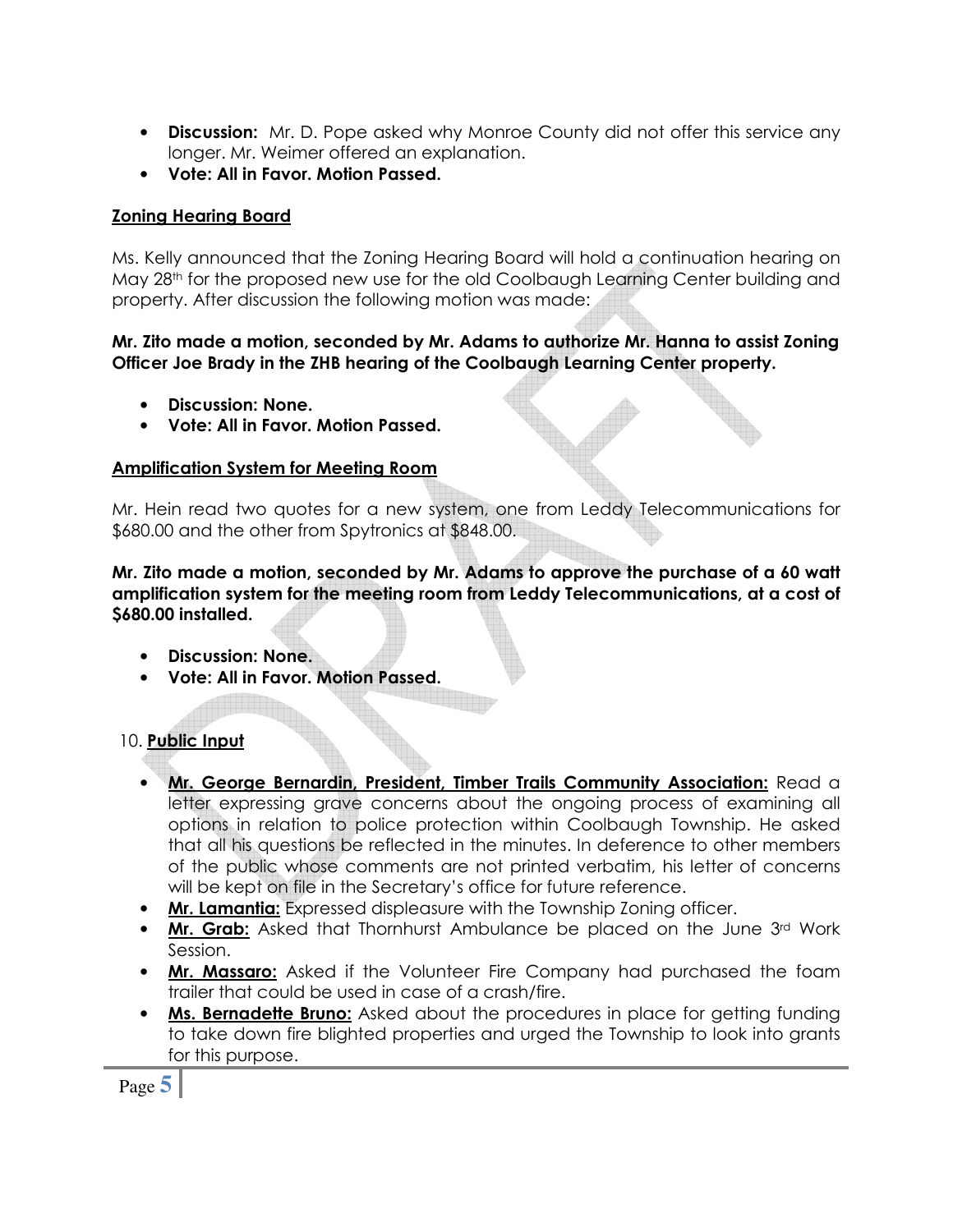- Mr. Gennaro Pica: Asked about the proposed ATV Park adjacent to the Smoke Ridge property on State Route 423.
- Mr. Fred Berg: Felt that not having Thornhurst Ambulance as primary responder in the Thornhurst area is an injustice to the residents in that area.
- Ms. Fairservice: Asked if the Township had on file the 990 tax returns from Coolbaugh Township Volunteer Fire Company, as was requested from Thornhurst Ambulance.
- Mr. Steve Planchock: Suggested that a GPS unit be put into the CTVFC Chief's vehicle and the EMS ambulances.
- Mr. Grab: Said that Thornhurst Ambulance has not given its 90 day notice for change of service as of yet, as discussed at the April 28, 2014 Special Meeting.
- Ms. Remak: Asked about the parameters for Executive Sessions.
- Mr. Bill Lucas President of Arrowhead Lakes CA: Thanked the Supervisors for working with Thornhurst Ambulance on trying to resolve the EMS issue.
- Mr. Dan Broxmeier: Also thanked the Supervisors for working with Thornhurst Ambulance.
- Mr. (first name not given) Mancini: Mentioned that Thornhurst Ambulance has a unit stationed in Arrowhead Lakes.

# 11. Board of Supervisors Executive Sessions

- Ms. Kelly announced that the Board of Supervisors held Executive Sessions:
	- $\circ$  Tuesday, May 6, 2014 @ 6:45pm Personnel and Legal.
	- $o$  Tuesday, May 6, 2014 @ 8:45pm Personnel
	- o Tuesday, May 19, 2014 @ 6:30pm Personnel
	- o None are scheduled subsequent.

# 12. Adjournment

There being no further business, a motion was made by Mr. F. Pope, seconded by Mr. Weimer, to adjourn the meeting. All in favor. Motion passed. Meeting adjourned at 8:38pm.

# NEXT REGULAR BOARD MEETING: June 3, 2014

- Work Session 6:00pm
- Business Meeting 7:00pm

Submitted by:

Robert M. Zito, Township Secretary